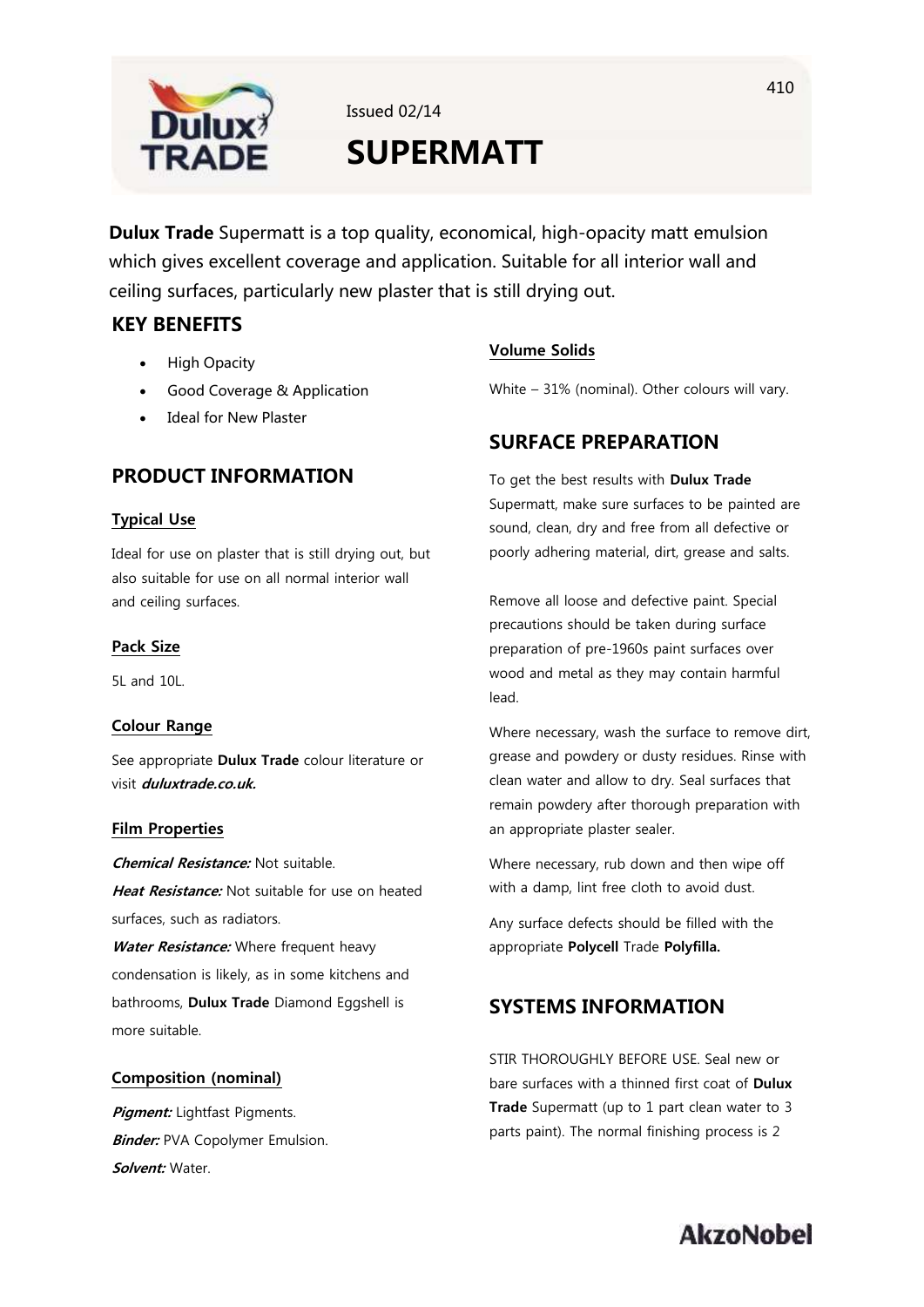

# **SUPERMATT**

coats of thinned **Dulux Trade** Supermatt (up to 1 part clean water to 5 parts paint).

For best colour consistency, purchase sufficient tinted paint for each job at one time from the same source.

### **APPLICATION METHOD**

Brush, roller, conventional spray or airless spray.

As with other water-based paints, do not apply at temperatures below 8ºC (as recommended by British Standard BS 6150).

### **Practical Coverage**

A guide to the coverage which can be achieved under normal conditions is up to 18m² per litre.

### **Thinning**

**Sealing new or bare surfaces:** Add up to 1 part clean water to 3 parts paint.

**Normal use (not to be exceeded):** Add up to 1 part clean water to 5 parts paint.

**Conventional spray application:** Add up to 1 part clean water to 2.5 parts paint.

Airless spray application: Add up to 1 part clean water to 5 parts paint.

### **Spray Recommendations**

**Conventional Spray:** Satisfactory through most equipment.

Airless Spray: A typical set up for airless spray would be a minimum working pressure on paint of 133 bars (2000lb/sq in) with a spray tip size of 0.38mm (15 thou) and a spray tip angle of 65º.

#### **Drying Times**

Single coat at standard thickness: **Touch Dry:** Dependent on temperature and humidity. **Recoat:** 2-4 hours.

### **Cleaning Up**

After use, remove as much product as possible from equipment before cleaning with water.

When this paint container is empty please ask your stockist about recycling. If you have leftover paint, please dispose of it responsibly and consider donating it to **Community RePaint**. Find out more at **duluxtrade.co.uk/pp.**

#### **Transportation & Storage**

Do not use or store in extremes of temperature and protect from frost. To prevent spillage, please store and transport upright.

### **VOC**

EU limit value for this product (cat.: A/a): 30g/l (2010).

**Ready Mixed:** This product contains max. 1g/l VOC. VOC content: Minimal (0-0.29%). **Tinted Colour:** This product contains max. 6g/l

VOC. VOC content: Low (0.30-7.99%).

# **FURTHER SUPPORT**

If you need further support, please contact the **AkzoNobel** Technical Advice Centre on 0333 222 70 70.

# **AkzoNobel**